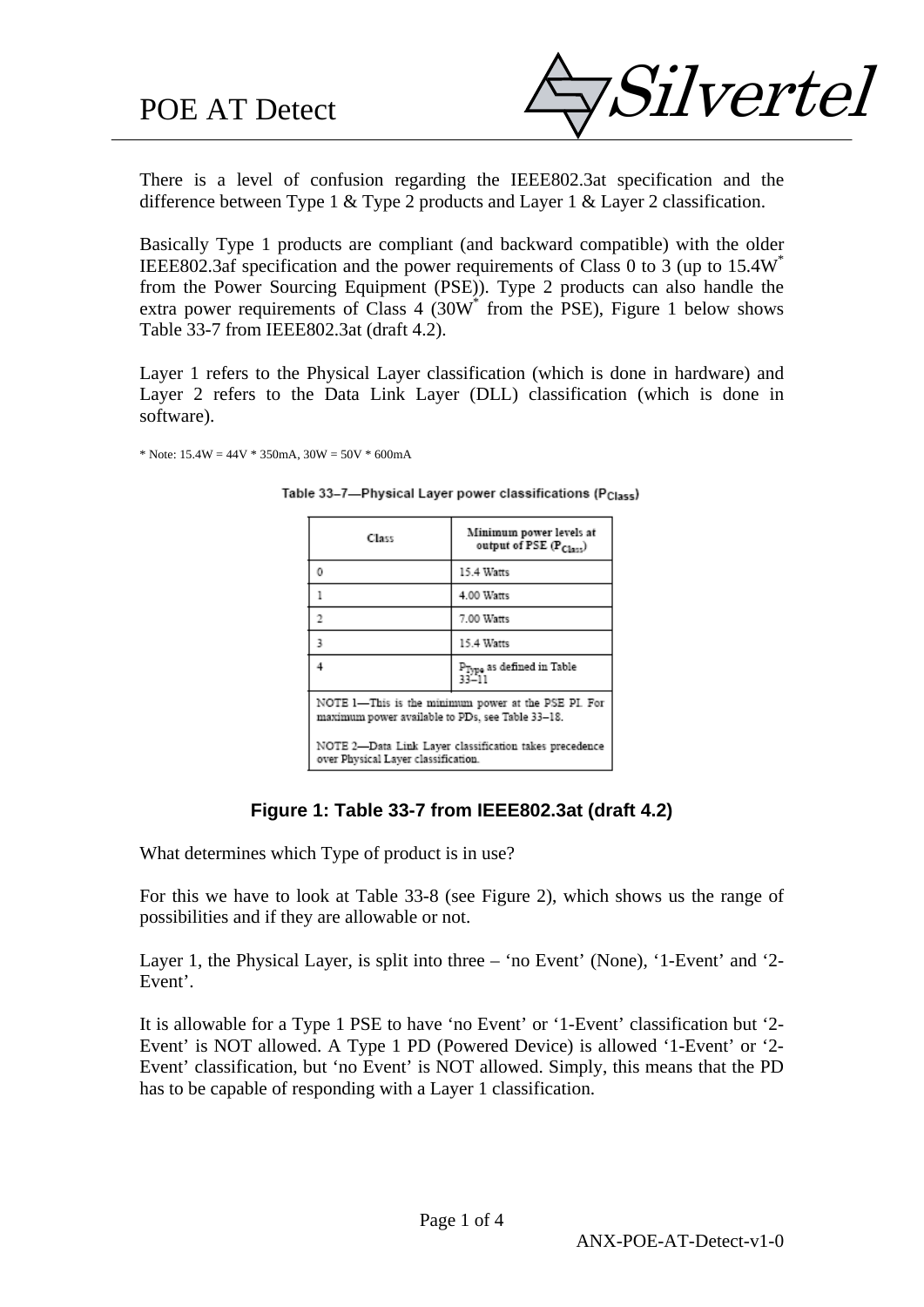

A single port Type 1 PSE will generally have sufficient power to supply the maximum power (15.4W), so usually skips the Layer 1 classification protocol. But when a Type 1 PSE supports multiple ports, it may not be capable of supplying the maximum power to all ports simultaneously. This is when the Layer 1 classification is useful: to optimise the power management handling.

| Permutations          |                                         |                                               | PSE | PD       |  |
|-----------------------|-----------------------------------------|-----------------------------------------------|-----|----------|--|
| <b>PSE/PD</b><br>Type | <b>Physical Layer</b><br>classification | allowed?<br>Data Link Layer<br>classification |     | allowed? |  |
|                       | 2-Event                                 | No                                            | Yes | No       |  |
|                       |                                         | Yes                                           | Yes | Yes      |  |
|                       | 1-Event                                 | No                                            | No  | No       |  |
| Type 2                |                                         | Yes                                           | Yes | No       |  |
|                       | None                                    | No                                            | No  | No       |  |
|                       |                                         | Yes                                           | No  | No       |  |
| Type 1                | 2-Event                                 | No                                            | No  | Yes      |  |
|                       |                                         | Yes                                           | No  | Yes      |  |
|                       | 1-Event                                 | No                                            | Yes | Yes      |  |
|                       |                                         | Yes                                           | Yes | Yes      |  |
|                       | None                                    | No                                            | Yes | No       |  |
|                       |                                         | Yes                                           | Yes | No       |  |

| Table 33-8-PSE and PD classification permutations |  |  |
|---------------------------------------------------|--|--|
|                                                   |  |  |

#### **Figure 2: Table 33-8 from IEEE802.3at (draft 4.2)**

A Type 1 PSE or PD does not need to use the Layer 2 protocol.

Moving on to Type 2 equipment, the PSE is allowed '1-Event' with DLL classification; or '2-Event' with or without DLL classification.

But a Type 2 PD is only allowed '2-Event' with DLL classification - all other options are NOT allowed.

With DLL classification, the PSE and PD communicate using the DLL Protocol, after the data link is established. The DLL classification has finer power resolution and the ability for the PSE and PD to participate in dynamic power allocation wherein allocated power to the PD may change one or more times during PD operation. The DLL Protocol is described in detail in Section 33.6 of the IEEE802.3at.

IEEE802.3at states that "Implementations that support Data Link Layer classification shall comply with all mandatory parts of IEEEStd802.1AB-20XX".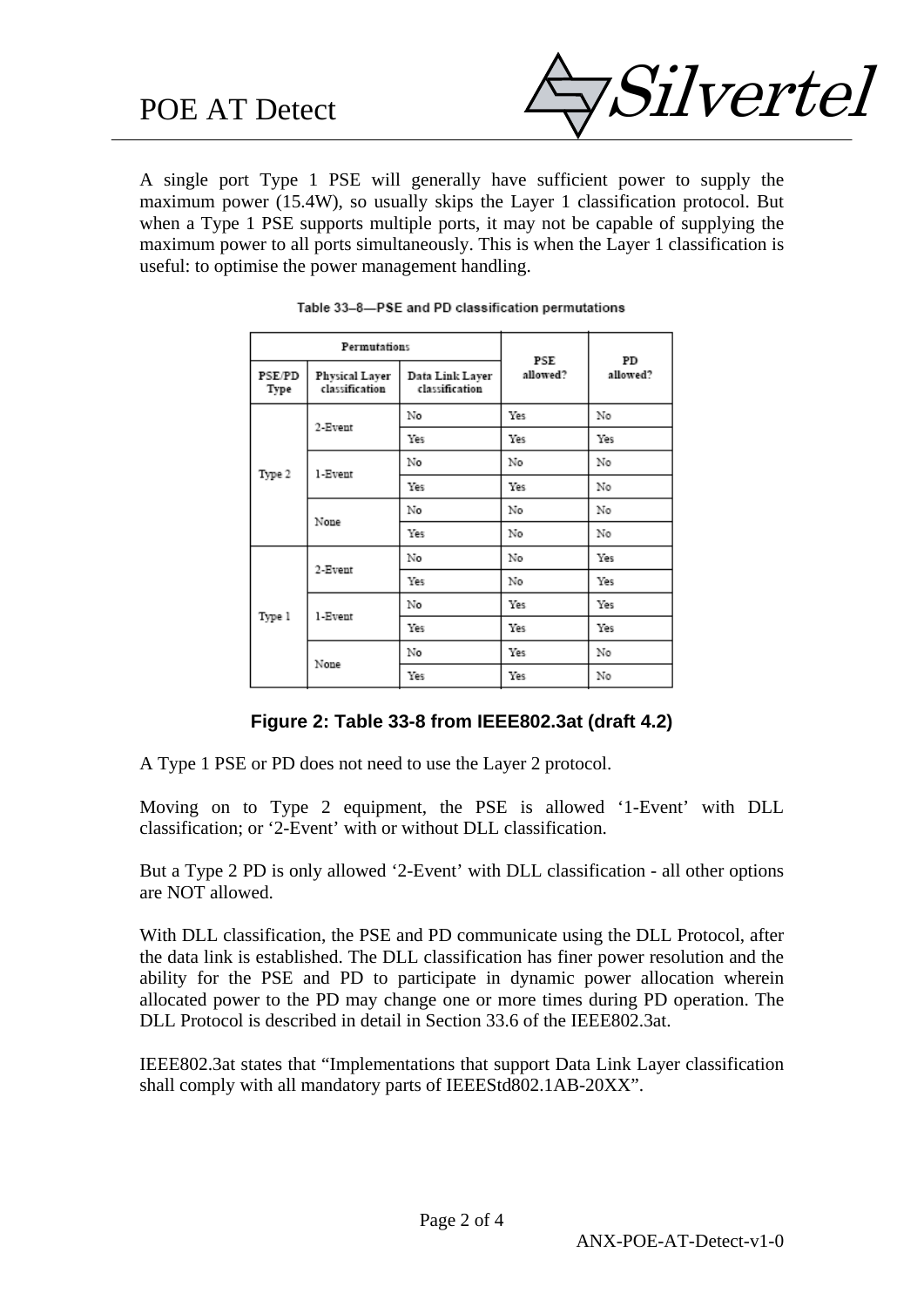

Figure 3 to 6 show the Type, Length, Value (TLV) format of the DLL classification (Figures 79-3 a, b & c - IEEE802.3at - draft 4.2).



Figure 79-3-Power via MDI TLV format

# **Figure 3: Figure 79-3 from IEEE802.3at (draft 4.2)**

| Bit | Function       | Value/meaning                                                                                                                                                                                                                                                                                                                                   |  |
|-----|----------------|-------------------------------------------------------------------------------------------------------------------------------------------------------------------------------------------------------------------------------------------------------------------------------------------------------------------------------------------------|--|
| 7:6 | power type     | $\frac{7}{1}$<br>Q<br>$1 = Type 1 PD$<br>$\mathbf{1}$<br>$0 = Type 1 PSE$<br>$^{\circ}$<br>$1 = Type 2 PD$<br>0<br>$0 = Type 2 PSE$                                                                                                                                                                                                             |  |
| 5:4 | power source   | Where power type = PD<br>$\frac{5}{1}$<br>$\frac{4}{1}$ = PSE and local<br>$\mathbf{1}$<br>$0 =$ Reserved<br>$^{\circ}$<br>$1 = PSE$<br>$^{\circ}$<br>0 = Unknown<br>Where power type = PSE<br>$\frac{5}{1}$<br>$\frac{4}{1}$ = Reserved<br>$\mathbf{1}$<br>$0 =$ Backup source<br>$^{\circ}$<br>1 = Primary power source<br>0<br>$0 = Unknown$ |  |
| 3:2 | Reserved       | Tranmit as zero, ignore on receive                                                                                                                                                                                                                                                                                                              |  |
| 1:0 | power priority | $\frac{1}{1}$<br>$\frac{0}{1}$ = low<br>$\mathbf{i}$<br>$0 = high$<br>$^{\circ}$<br>$1 = critical$<br>0<br>0.<br>= unknown (default)                                                                                                                                                                                                            |  |

Table 79-3a-Power type/source/priority field

#### **Figure 4: Figure 79-3a from IEEE802.3at (draft 4.2)**